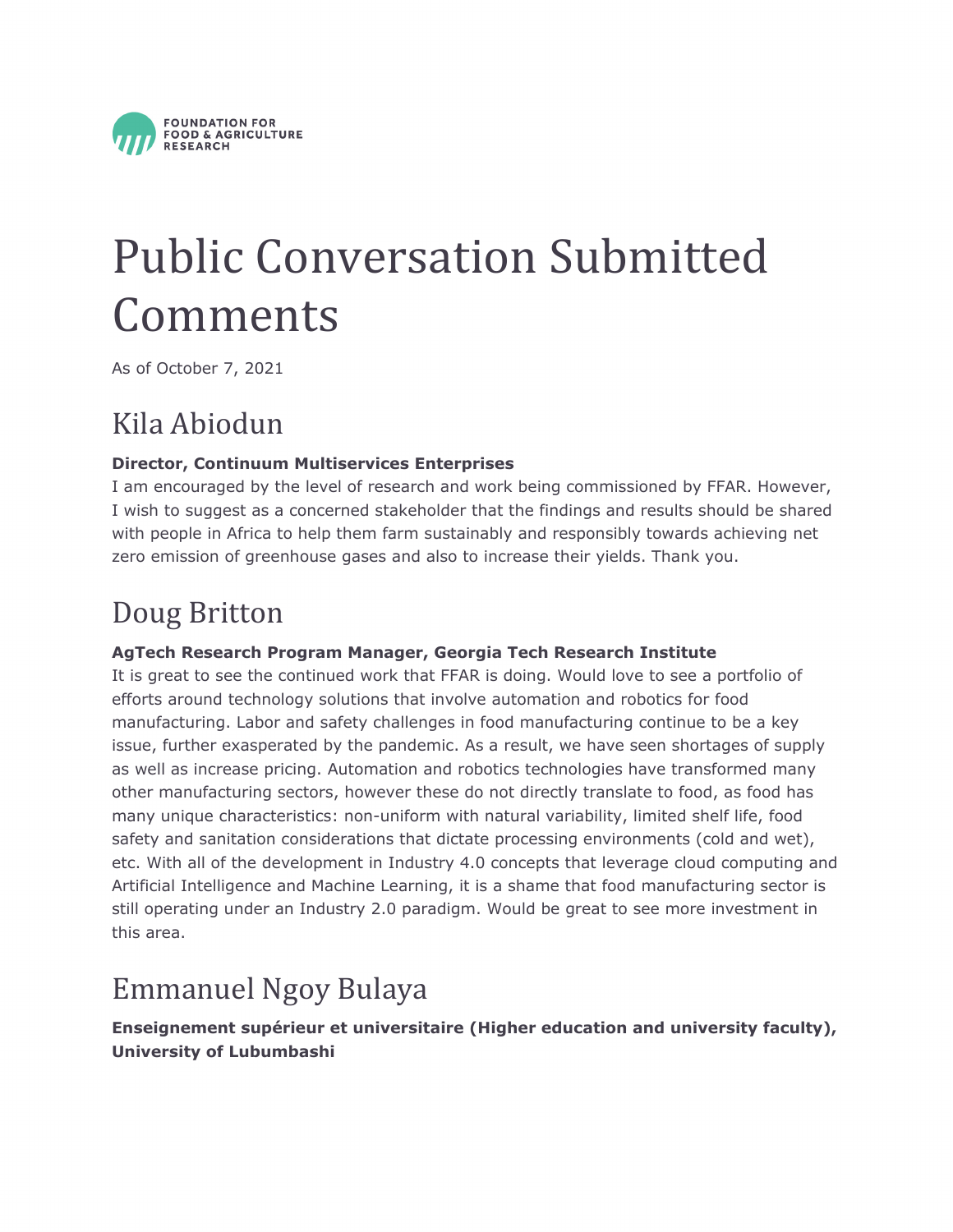

(TRANSLATED FROM FRENCH) This theme is important to develop because food and nutrition insecurity can promote the emergence of chronic non-communicable diseases, weaken the immune system and make it vulnerable to the pandemic. It is through a healthy diet and proper nutrition that COVID 19 is prevented or managed in a sustainable way.

### Marie Connett

#### **Senior Technical Advisor, World Vision**

Particularly interested in rationales for agriculture/NRM that is climate-smart as well as supportive of productivity and market systems development, for presentation to climateskeptical decisionmakers.

### Peter Ferket

#### **WNR Distinguished Professor of Nutrition and Biotechnology, NC State University**

The FFAR has been supportive of assisting young scientist develop their careers in agriculture to meet the emerging challenges increasing the demand for protein, resistance to disease, environmental emissions, and climate change. The COVID-19 pandemic demonstrated the resilience of agriculture, but also the frailty of supply chains and ability to meet rapidly changing demand for food products. The Animal industry seemed to have suffered most to pandemic disruptions, and they seem to be further behind crop agriculture in terms of the use of smart technologies that help in optimizing productivity and responding to market decision-making. How will FFAR partner with other Animal sector research and education institutions to support the high demand for highly skilled employees and solutions to emerging problems of affordable protein supply, nutrient use efficiency, and health and welfare of animals, especially poultry which is globally the number one high quality protein source to feed the world.

### Prakash Gangashetty

**Scientist- Crop Improvement, ICRISAT** Interested to hear for opportunities for funding with FFAR

### Kierra Goosby

#### **SFLR Program Manager, American Forest Foundation**

I'm curious to learn about present initiatives and funding goals for the upcoming fiscal year.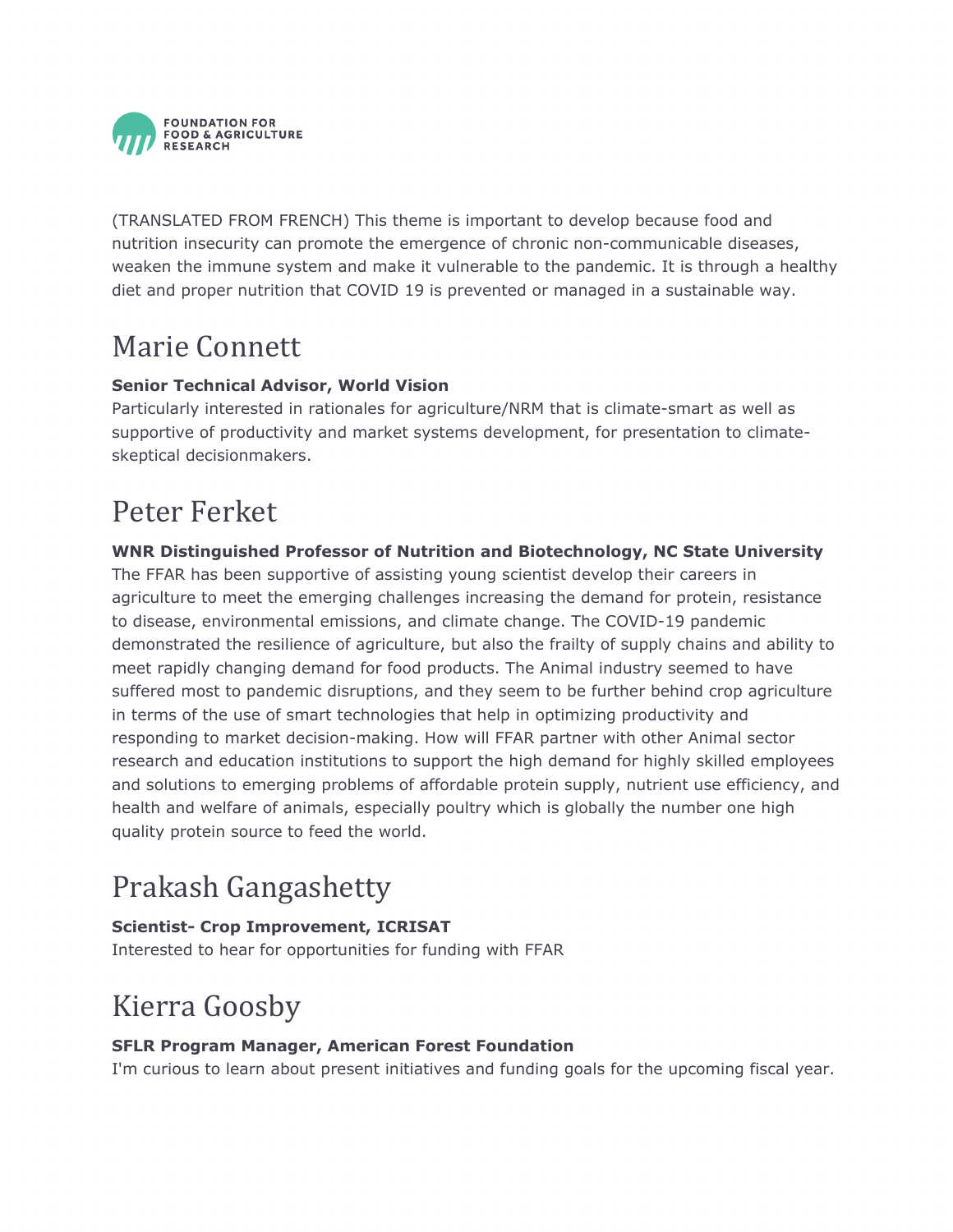

### Victor Kommerell

#### **CGIAR Research Programs Manager, CIMMYT**

Future plans for ensuring spill-over benefits for the Global South

### Barbara Leach

#### **Ag Risk Consultant, Self-employed**

Congrats to Sally. She leaves a legacy of accomplishments and I know everyone will miss her leadership. I would like to see FFAR invest in the development of new ag risk management practices. USDA seems to be missing the boat in terms of the leadership role that crop insurance could play in assisting farmers, their crops, and their lands adapt to the challenges of climate change. Should there be an opportunity, I would be interested in this particular project. I originally led the effort that resulted in insurance for organically grown crops (something that at the time was considered impossible and/or without a serious market) and now, climate change presents an even more challenging need to lead the way in making change .. just paying farmers in set-aside land in the CRP program won't do it. At current payment levels, farmers can't afford to do it. Trump reduced the payments \$8; Vilsack has only raised the payments \$2; and the original payments weren't enough pre-Trump in today's markets and farmers are doing the math as they decide not to sign up. But -- even if they did, setting aside land isn't enough. Changes in land classifications, growing practices, and in some cases, crops will be necessary.

### Balakrishnan Nair

#### **Professor Emeritus, Transdisciplinary University**

The green revolution and white revolution had in many ways helped the people to have food security However, it has also created certain major problems like antibiotic resistance, degradation and pollution of environment , quality of the produce and public health There is an urgent need to look at these aspect and find alternative ways of agriculture including animal husbandry and other development activities. International funding can be used for solving such issues locally would be one of the best ways to reverse these problems For example reduce the dependence of antibiotics and other chemical drugs using alternative like natural products ( Herbal products) for human and and animal health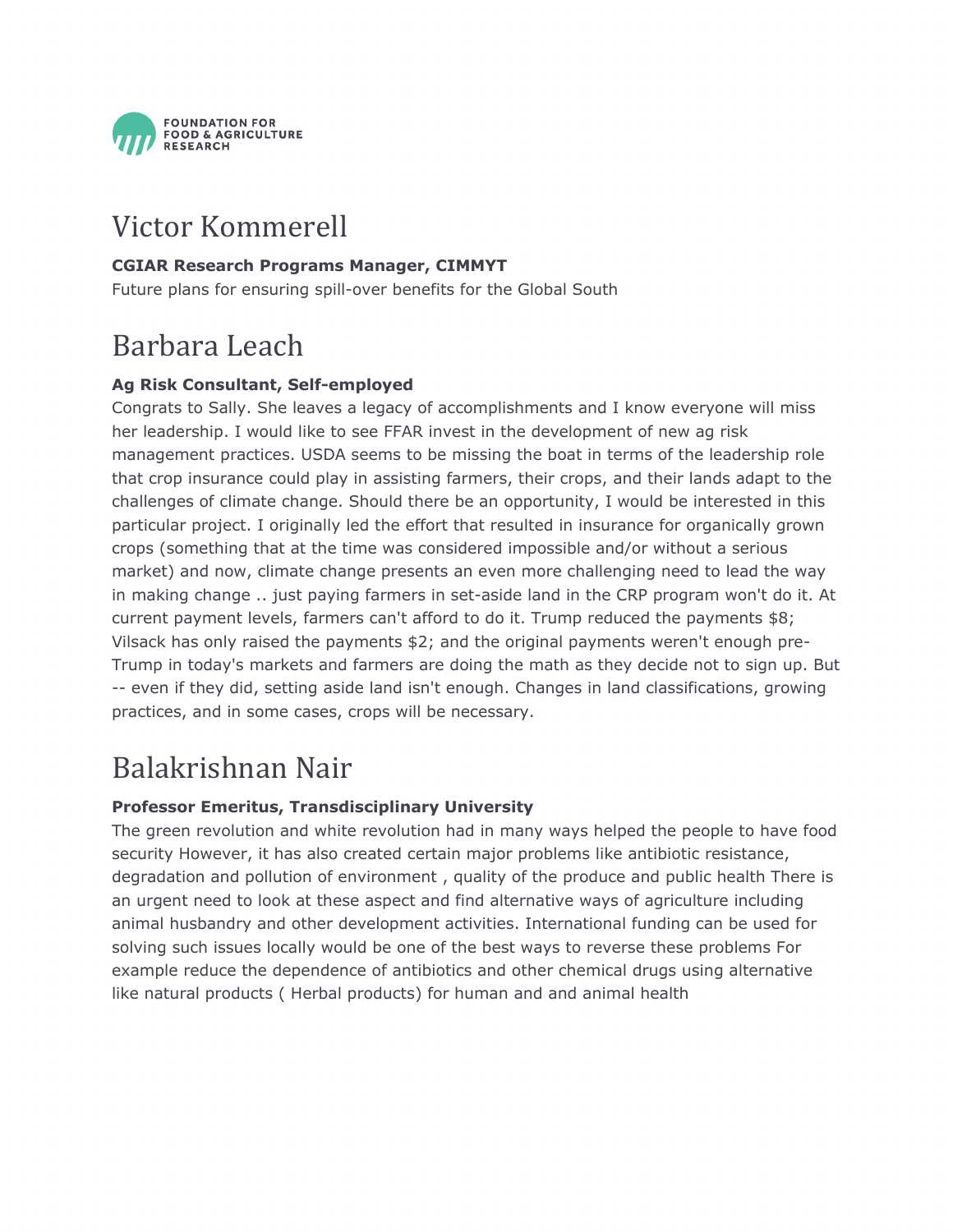

### Henry Nguyen

#### **Professor, University of Missouri**

This has been a very program promoting public and private partnerships. Hope you see more projects which will expand the collaborative research and development efforts towards society's grand challenges in food security, climate change and sustainability, crop nutritional quality and health, new technology and policy, etc

### Derek Smith

#### **Executive Director, Resource Innovation Institute**

I am interested in your perspective on how controlled environment agriculture fits into your AgMission objective. Thank you.

### Clarice Souza

#### **Project Manager, University of California**

Interested learning about new funding opportunities and what strategies will be focused on for adoption of new crop varieties/ farming practices.

### Jong-Su Eun

Dear whom it may concern; I would like to know brief overview of FFAR's mid- or long-term strategic plans. I would also like to see the mid- and long-term strategic plans of FFAR and their anticipated impacts on agricultural industries and scientific communities. Sincerely, JSE

### Daniel Thompkins

#### **Crop Consultant, Self-employed**

Soil based carbon capture makes bold promises of global environmental and societal betterment. Carbon farming has been largely commercially and politically driven as of recent. The monumental challenges agriculture faces of peak phosphorus, irrigation, animal agriculture, plant-based agriculture, supply chain challenges, and farming energetically and materially post oil remain underfunded and outside a typical business venture funding cycle. With all the challenges and opportunities that agriculture has faced for decades long proceeding global warming, how can we ensure carbon farming supports these marginalized but very actionable constraints and opportunities with high ROI of generational benefit? In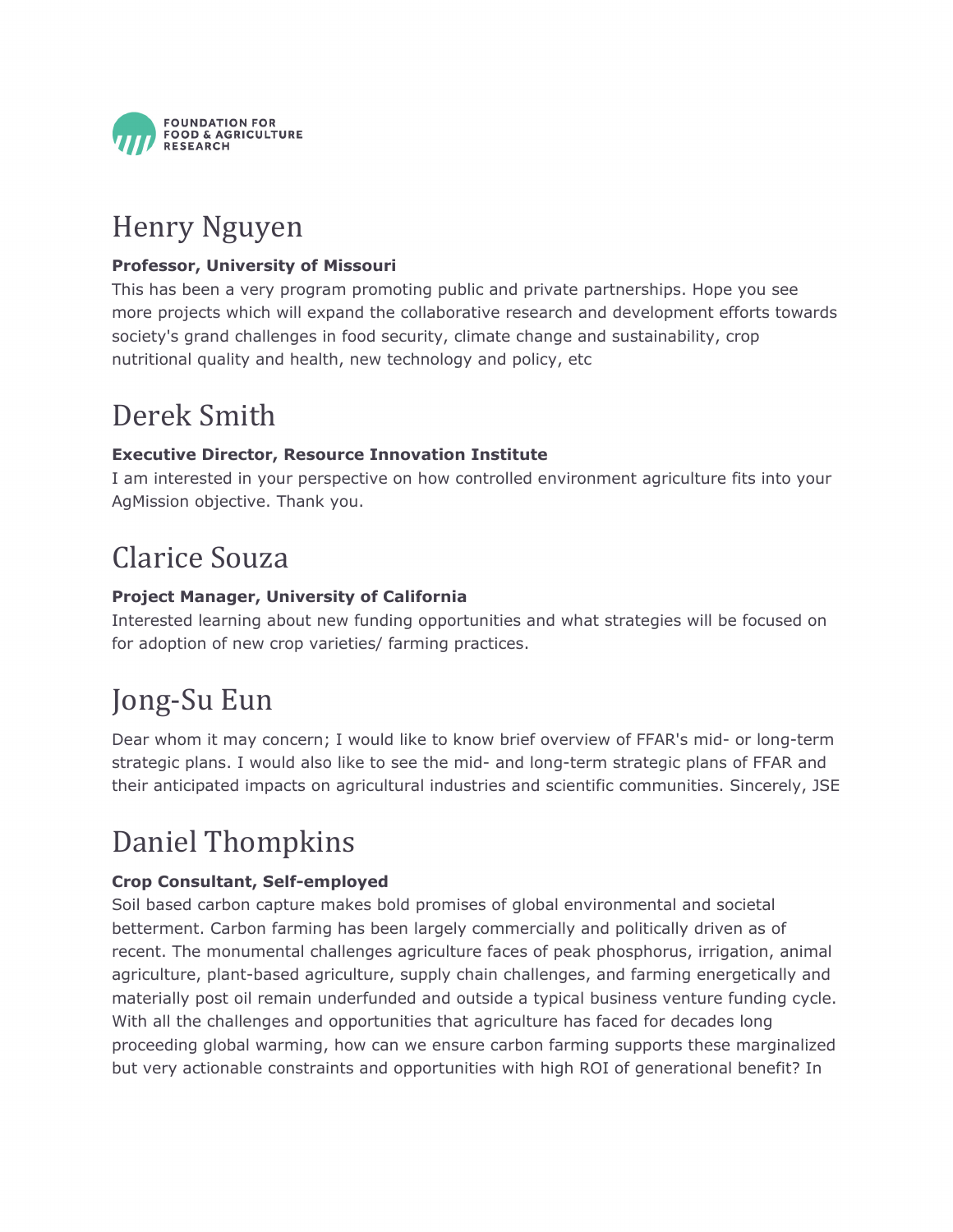

other words, has agricultural community deeply considered how it can best move forward in an environmentally sensitive, resource constrained environment? It seems to me as if a carbon market opportunity is being exploited at the demise of real investment in agricultural research and technology adoption which would have led to an equally important reduction in greenhouse gas emissions, along with an increase in food supply. How can we ensure we have both?

### Stacey Viera

#### **Communications Advisor, Aleto, Inc.**

I am especially interested in nutrition communication and education opportunities.

### Hua Wang

#### **Professor, Ohio State University**

Food safety, antibiotic resistance, and microbiome (especially gut health) are of great importance to human and animal health. Cutting-edge research further offers tangible solutions to many lasting challenges in food, agriculture production and health. Would like to see more investment from FFAR in these areas.

### Kay Worthington

#### **Research Associate, CSIRO, LLC**

Our office explores the opportunities for strategic partnerships in the US with our scientists & projects in Australia. I'd like to understand FFAR's position & views on international partnerships & collaboration.

## Attendee Questions

Submitted during the event.

### Lynda Arakelian

Is FFAR looking at any research on solar thermal steam technologies for food processing? These innovative technologies can significantly reduce natural gas consumption and associated emissions.